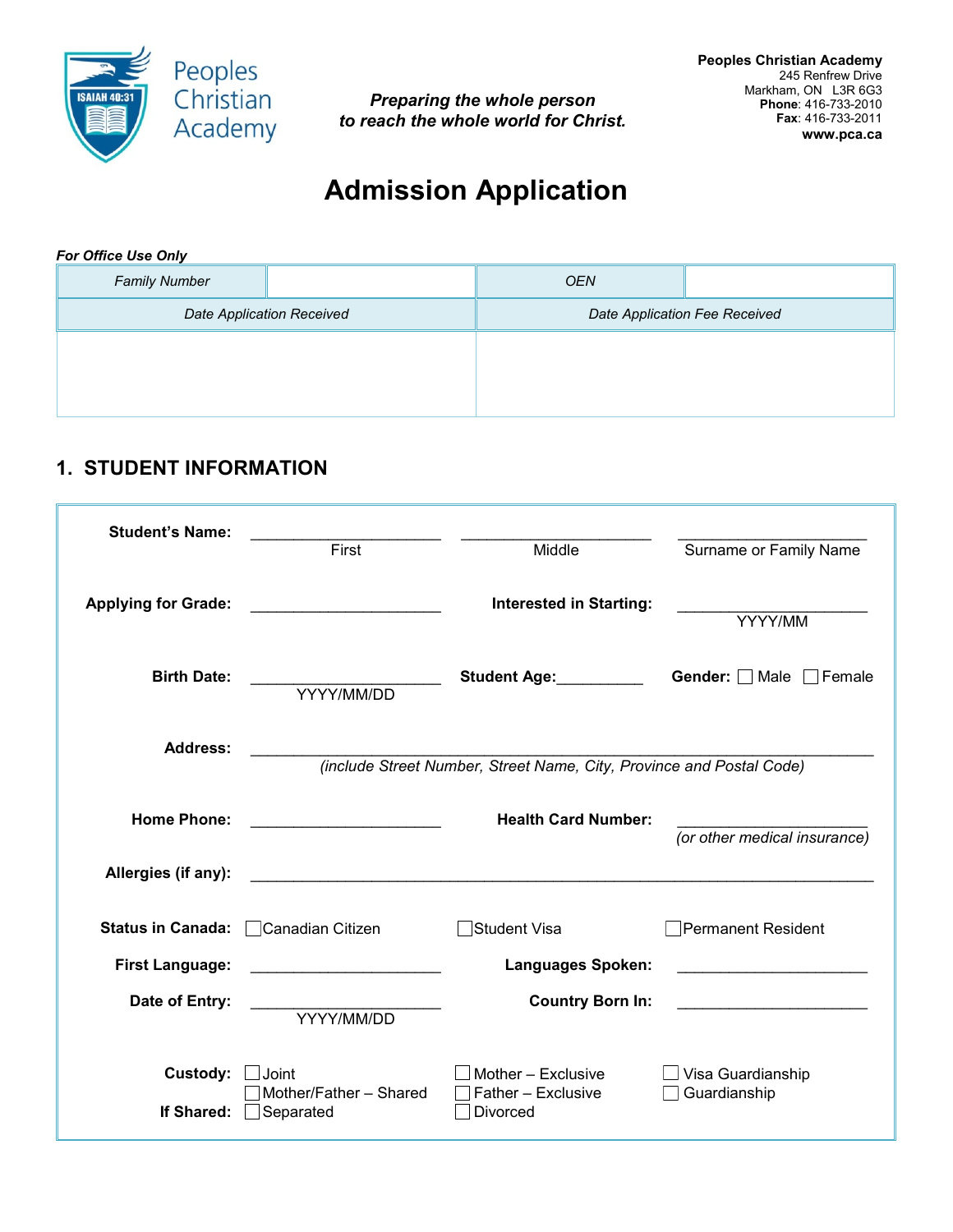# **2. SIBLING INFORMATION**

| <b>Name of Sibling</b> | <b>Applying or Enrolled</b>        | <b>Grade</b> | <b>Date</b> |
|------------------------|------------------------------------|--------------|-------------|
|                        | Applying <b>F</b> Enrolled         |              |             |
|                        | $\exists$ Applying $\Box$ Enrolled |              |             |
|                        | $\Box$ Applying $\Box$ Enrolled    |              |             |

### **3. CHURCH / REFERRAL INFORMATION**

| What is the name of your family church? |  |
|-----------------------------------------|--|
| How did you hear about PCA?             |  |
| Are you a PCA Alumni?                   |  |
|                                         |  |

### **4. PARENT INFORMATION**

|                    |                                                                            | <b>Father's Information</b>                                                |                    |                                                                                                                      | <b>Mother's Information</b> |
|--------------------|----------------------------------------------------------------------------|----------------------------------------------------------------------------|--------------------|----------------------------------------------------------------------------------------------------------------------|-----------------------------|
| Name:              | First                                                                      | Surname                                                                    | Name:              | First                                                                                                                | Surname                     |
| Email:             |                                                                            |                                                                            | Email:             |                                                                                                                      |                             |
| Occupation:        |                                                                            | the control of the control of the control of the control of the control of | Occupation:        |                                                                                                                      |                             |
| <b>Work Phone:</b> | the control of the control of the control of the control of the control of |                                                                            | <b>Work Phone:</b> | <u> 2000 - 2000 - 2000 - 2000 - 2000 - 2000 - 2000 - 2000 - 2000 - 2000 - 2000 - 2000 - 2000 - 2000 - 2000 - 200</u> |                             |
| Phone:             |                                                                            |                                                                            | Phone:             |                                                                                                                      |                             |

#### **5. TUITION PAYMENT INFORMATION**

| Payee's Name: | First | Surname | <b>Relationship to Student:</b>                                      |  |
|---------------|-------|---------|----------------------------------------------------------------------|--|
| Email:        |       |         | Phone:                                                               |  |
| Address:      |       |         | (include Street Number, Street Name, City, Province and Postal Code) |  |

# **6. EMERGENCY CONTACT INFORMATION**

| <b>Emergency Contact Other Than Parent:</b> | Phone: |
|---------------------------------------------|--------|
| <b>Family Doctor's Name:</b>                | Phone: |

×,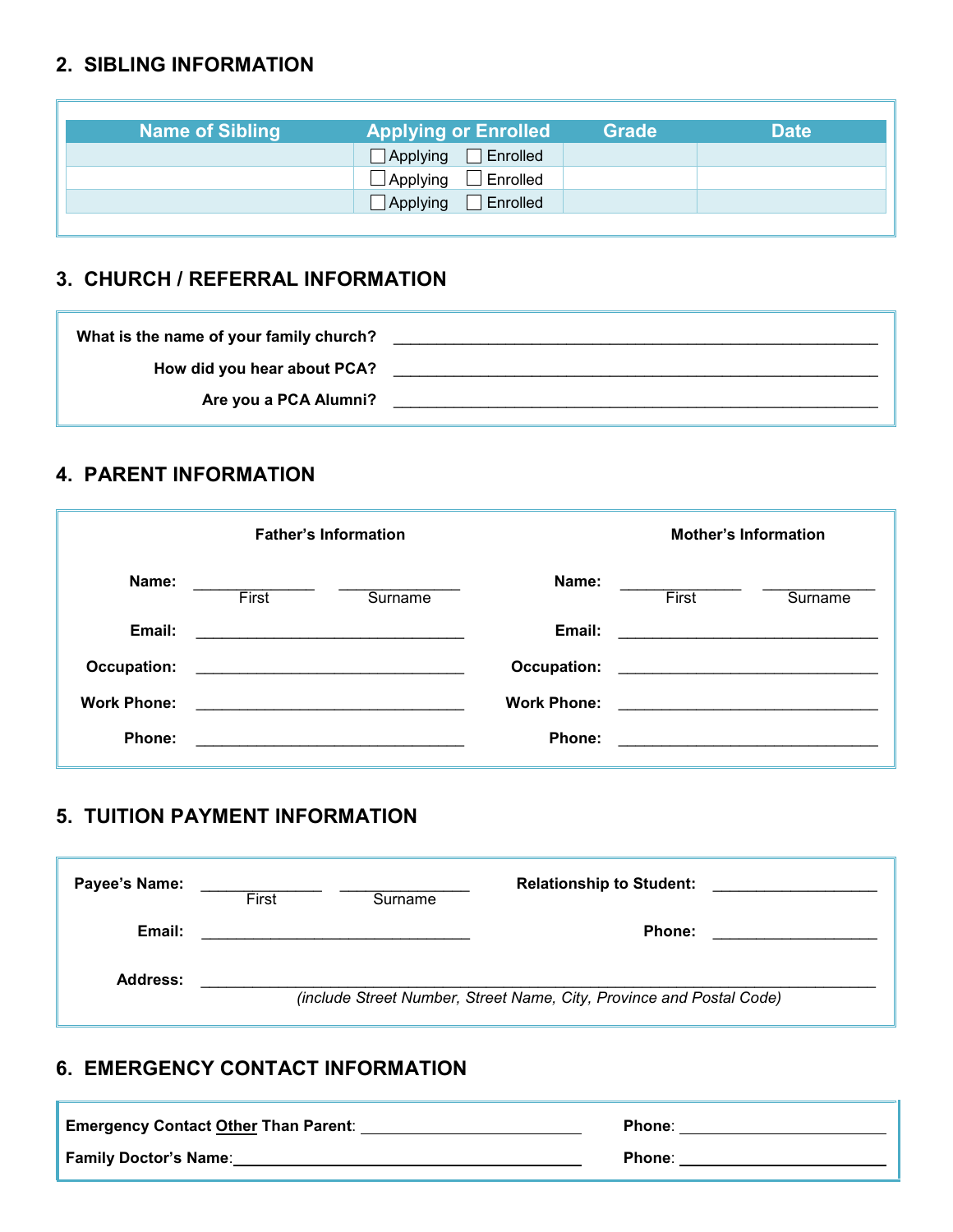#### **7. TUITION DISCOUNT INFORMATION**

| <b>Full Time in Christian Ministry</b> |     |    |               | A Full Time Local Church Pastor |    |
|----------------------------------------|-----|----|---------------|---------------------------------|----|
| <b>Parent</b>                          | Yes | No | <b>Parent</b> | Yes                             | No |
| <b>Mother</b>                          |     |    | <b>Mother</b> |                                 |    |
| <b>Father</b>                          |     |    | <b>Father</b> |                                 |    |
|                                        |     |    |               |                                 |    |

*Tuition discounts are available subject to eligibility. See Application Procedure for further information. Peoples Christian Academy reserves the right to make changes to, delete, or modify the discounts without prior notification.*

# **8. ACADEMIC HISTORY**

| Schools attended now and in the last three years:<br><b>School Name</b><br><b>School Address</b><br>Grade(s)<br>Does the student have any special needs which affect his/her education?<br>O Yes<br>If yes, please explain:<br><u> 2000 - Jan Barbarat, martin da basar da basar da basa da basa da basa da basa da basa da basa da basa da basa </u><br><u> 1989 - Johann Stein, marwolaethau a bhann an t-Amhain an t-Amhain an t-Amhain an t-Amhain an t-Amhain an t-A</u><br>Has the student been involved in a modified and/or individual education program?<br>OYes<br>Has the student ever been:<br>Suspended<br>OYes<br>Asked to Withdraw From School<br>OYes<br>Expelled<br>OYes | <b>Yes</b>              | <b>Grade(s) Attended</b> | <b>Year(s) Attended</b> | <b>No</b>                   |
|-------------------------------------------------------------------------------------------------------------------------------------------------------------------------------------------------------------------------------------------------------------------------------------------------------------------------------------------------------------------------------------------------------------------------------------------------------------------------------------------------------------------------------------------------------------------------------------------------------------------------------------------------------------------------------------------|-------------------------|--------------------------|-------------------------|-----------------------------|
|                                                                                                                                                                                                                                                                                                                                                                                                                                                                                                                                                                                                                                                                                           |                         |                          |                         |                             |
|                                                                                                                                                                                                                                                                                                                                                                                                                                                                                                                                                                                                                                                                                           |                         |                          |                         | Year(s)                     |
|                                                                                                                                                                                                                                                                                                                                                                                                                                                                                                                                                                                                                                                                                           |                         |                          |                         |                             |
|                                                                                                                                                                                                                                                                                                                                                                                                                                                                                                                                                                                                                                                                                           |                         |                          |                         |                             |
|                                                                                                                                                                                                                                                                                                                                                                                                                                                                                                                                                                                                                                                                                           |                         |                          |                         |                             |
|                                                                                                                                                                                                                                                                                                                                                                                                                                                                                                                                                                                                                                                                                           |                         |                          |                         | $\bigcirc$ No               |
|                                                                                                                                                                                                                                                                                                                                                                                                                                                                                                                                                                                                                                                                                           |                         |                          |                         |                             |
|                                                                                                                                                                                                                                                                                                                                                                                                                                                                                                                                                                                                                                                                                           |                         |                          |                         | $\bigcirc$ No               |
|                                                                                                                                                                                                                                                                                                                                                                                                                                                                                                                                                                                                                                                                                           | If yes, please explain: |                          |                         |                             |
| If yes, please explain:                                                                                                                                                                                                                                                                                                                                                                                                                                                                                                                                                                                                                                                                   |                         |                          |                         | $\bigcirc$ No<br>ONo<br>ONo |